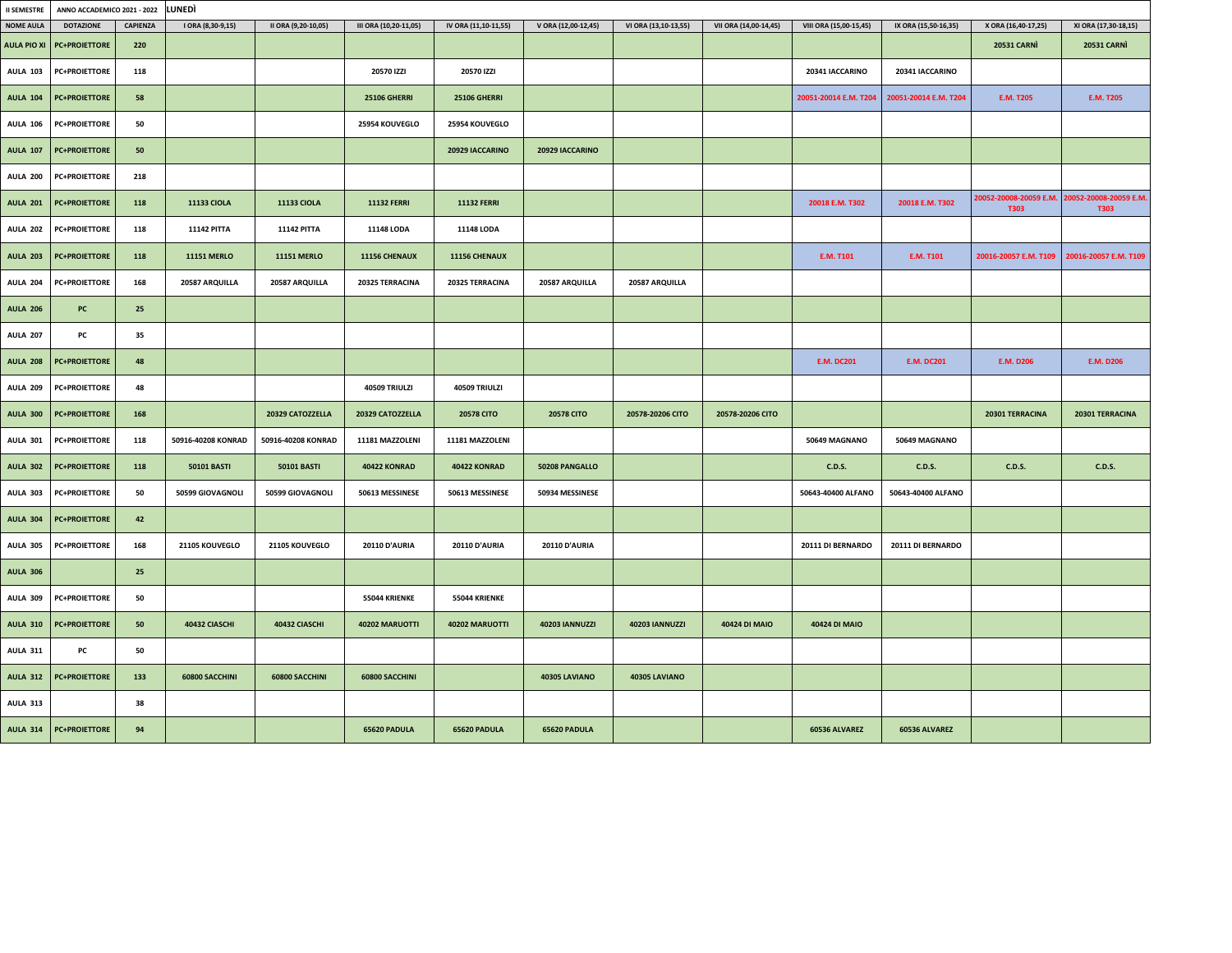| <b>II SEMESTRE</b> | ANNO ACCADEMICO 2021 - 2022<br><b>MARTEDI</b> |          |                     |                     |                                               |                                               |                                   |                                   |                       |                             |                             |                     |                                           |
|--------------------|-----------------------------------------------|----------|---------------------|---------------------|-----------------------------------------------|-----------------------------------------------|-----------------------------------|-----------------------------------|-----------------------|-----------------------------|-----------------------------|---------------------|-------------------------------------------|
| <b>NOME AULA</b>   | <b>DOTAZIONE</b>                              | CAPIENZA | I ORA (8,30-9,15)   | II ORA (9,20-10,05) | III ORA (10,20-11,05)                         | IV ORA (11,10-11,55)                          | V ORA (12,00-12,45)               | VI ORA (13,10-13,55)              | VII ORA (14,00-14,45) | VIII ORA (15,00-15,45)      | IX ORA (15,50-16,35)        | X ORA (16,40-17,25) | XI ORA (17,30-18,15)                      |
| <b>AULA 103</b>    | <b>PC+PROIETTORE</b>                          | 118      |                     |                     |                                               | <b>20923 NACCI</b>                            | <b>20923 NACCI</b>                |                                   |                       |                             |                             |                     | 20403-40407 LOMONACO 20403-40407 LOMONACO |
| <b>AULA 104</b>    | <b>PC+PROIETTORE</b>                          | 58       |                     |                     | 10186 DE SIMONE                               | 10186 DE SIMONE                               |                                   |                                   |                       | 20050 E.M. T202             | 20050 E.M. T202             | <b>E.M. T205</b>    | <b>E.M. T205</b>                          |
| <b>AULA 106</b>    | <b>PC+PROIETTORE</b>                          | 50       |                     |                     | 20570 IZZI                                    | 20570 IZZI                                    |                                   |                                   |                       |                             |                             |                     |                                           |
| <b>AULA 107</b>    | <b>PC+PROIETTORE</b>                          | 50       | 10826 BUTE-SAVARINO | 10826 BUTE-SAVARINO | 10829 BIJU DUVAL-<br><b>KERAMIDAS-SLIPPER</b> | 10829 BIJU DUVAL-<br><b>KERAMIDAS-SLIPPER</b> |                                   |                                   |                       | 10250-10255 SARRIO          | 10250-10255 SARRIO          | E.M. C111           | E.M. C111                                 |
| <b>AULA 200</b>    | <b>PC+PROIETTORE</b>                          | 218      |                     |                     | 20548 MONCKTON                                | 20548 MONCKTON                                |                                   | 20914 RIZZI                       | 20914 RIZZI           | 20914 RIZZI                 |                             |                     |                                           |
| <b>AULA 201</b>    | <b>PC+PROIETTORE</b>                          | 118      | <b>11132 FERRI</b>  | <b>11132 FERRI</b>  | 11135 RONZANI                                 | 11135 RONZANI                                 |                                   |                                   |                       | 20054 E.M. T304             | 20054 E.M. T304             | 20056 E.M. T305     | 20056 E.M. T305                           |
| <b>AULA 202</b>    | <b>PC+PROIETTORE</b>                          | 118      | <b>11142 PITTA</b>  | <b>11142 PITTA</b>  | 11144 LAMERI                                  | 11144 LAMERI                                  |                                   |                                   |                       | 20580-20114 BALLARANI       | 20580-20114 BALLARANI       |                     |                                           |
| <b>AULA 203</b>    | <b>PC+PROIETTORE</b>                          | 118      | <b>11158 ASOLAN</b> | <b>11158 ASOLAN</b> | 11154 NARDIN                                  | <b>11154 NARDIN</b>                           |                                   |                                   |                       | 20059 E.M. T103             | 20059 E.M. T103             | E.M. T104           | <b>E.M. T104</b>                          |
| <b>AULA 204</b>    | <b>PC+PROIETTORE</b>                          | 168      | <b>10351 CIOLA</b>  | <b>10351 CIOLA</b>  | 10329 COCCHINI                                | 10329 COCCHINI                                |                                   |                                   |                       | 20535 PINOTTI - DEI GIUDICI | 20535 PINOTTI - DEI GIUDICI |                     |                                           |
| <b>AULA 206</b>    | PC                                            | 25       |                     |                     |                                               |                                               |                                   |                                   |                       |                             |                             |                     |                                           |
| <b>AULA 207</b>    | PC                                            | 35       |                     |                     |                                               |                                               |                                   |                                   |                       |                             |                             |                     |                                           |
| <b>AULA 208</b>    | <b>PC+PROIETTORE</b>                          | 48       |                     |                     | 40509 TRIULZI                                 | 40509 TRIULZI                                 | 40509 TRIULZI                     |                                   |                       | <b>E.M. DC103</b>           | <b>E.M. DC103</b>           | E.M. OPZ            | E.M. OPZ                                  |
| <b>AULA 209</b>    | <b>PC+PROIETTORE</b>                          | 48       |                     |                     | 10734 TANGORRA                                | 10734 TANGORRA                                | 20410-20938<br><b>GIAMMARRESI</b> | 20410-20938<br><b>GIAMMARRESI</b> |                       |                             |                             |                     |                                           |
| <b>AULA 300</b>    | <b>PC+PROIETTORE</b>                          | 168      | 20329 CATOZZELLA    | 20329 CATOZZELLA    | <b>20328 GHERRI</b>                           | <b>20328 GHERRI</b>                           | <b>20206 CITO</b>                 | <b>20206 CITO</b>                 |                       |                             |                             |                     |                                           |
| <b>AULA 301</b>    | <b>PC+PROIETTORE</b>                          | 118      |                     |                     | <b>50104 LARREY</b>                           | <b>50104 LARREY</b>                           | 50204 DI CEGLIE                   | 40326 TOMASSELLI                  | 40326 TOMASSELLI      |                             |                             | 10487 CHENAUX       | 10487 CHENAUX                             |
| <b>AULA 302</b>    | <b>PC+PROIETTORE</b>                          | 118      |                     |                     | <b>50598 BASTI</b>                            | <b>50598 BASTI</b>                            |                                   |                                   |                       | <b>70008 ORSOLA</b>         | <b>70008 ORSOLA</b>         |                     |                                           |
| <b>AULA 303</b>    | <b>PC+PROIETTORE</b>                          | 50       |                     |                     | <b>50674 SILLI</b>                            | <b>50674 SILLI</b>                            |                                   |                                   |                       | 50423 DI CEGLIE             | 50423 DI CEGLIE             |                     |                                           |
| <b>AULA 304</b>    | <b>PC+PROIETTORE</b>                          | 42       |                     | 11182 CAVAZZINI     | 11182 CAVAZZINI                               |                                               |                                   |                                   |                       |                             |                             |                     |                                           |
| <b>AULA 305</b>    | <b>PC+PROIETTORE</b>                          | 168      | 20105 KOUVEGLO      | 20105 KOUVEGLO      | 20111 DI BERNARDO                             | 20111 DI BERNARDO                             | <b>20110 D'AURIA</b>              | 20957 KOUVEGLO                    | 20957 KOUVEGLO        | <b>20006 D'AURIA</b>        | <b>20006 D'AURIA</b>        |                     | 20403-40407 LOMONACO 20403-40407 LOMONACO |
| <b>AULA 306</b>    |                                               | 25       |                     |                     |                                               |                                               |                                   |                                   |                       |                             |                             |                     |                                           |
| <b>AULA 309</b>    | <b>PC+PROIETTORE</b>                          | 50       | 40432 CIASCHI       | 40432 CIASCHI       | 50934 MESSINESE                               | 50934 MESSINESE                               |                                   |                                   |                       |                             |                             |                     |                                           |
| <b>AULA 310</b>    | <b>PC+PROIETTORE</b>                          | 50       |                     | <b>40105 COSTA</b>  | <b>40105 COSTA</b>                            | 11121-40111 LORIZIO                           | 11121-40111 LORIZIO               | 40101 MALGERI                     | 40101 MALGERI         |                             |                             | 40210 PALAZZINI     | 40210 PALAZZINI                           |
| <b>AULA 311</b>    | PC                                            | 50       |                     |                     |                                               |                                               |                                   |                                   |                       |                             |                             |                     |                                           |
| <b>AULA 312</b>    | <b>PC+PROIETTORE</b>                          | 133      |                     |                     | <b>60541 STOCKMAN</b>                         | <b>60541 STOCKMAN</b>                         |                                   | 60620 BIJU DUVAL                  | 60620 BIJU DUVAL      | 60102 ASOLAN                | 60102 ASOLAN                |                     |                                           |
| AULA 313           |                                               | 38       |                     |                     |                                               |                                               |                                   |                                   |                       |                             |                             |                     |                                           |
| <b>AULA 314</b>    | <b>PC+PROIETTORE</b>                          | 94       |                     |                     | 60296-40402 PADULA                            | 60296-40402 PADULA                            |                                   |                                   | <b>60365 CONVERSI</b> | <b>60365 CONVERSI</b>       |                             | 60543 ARIANO        | 60543 ARIANO                              |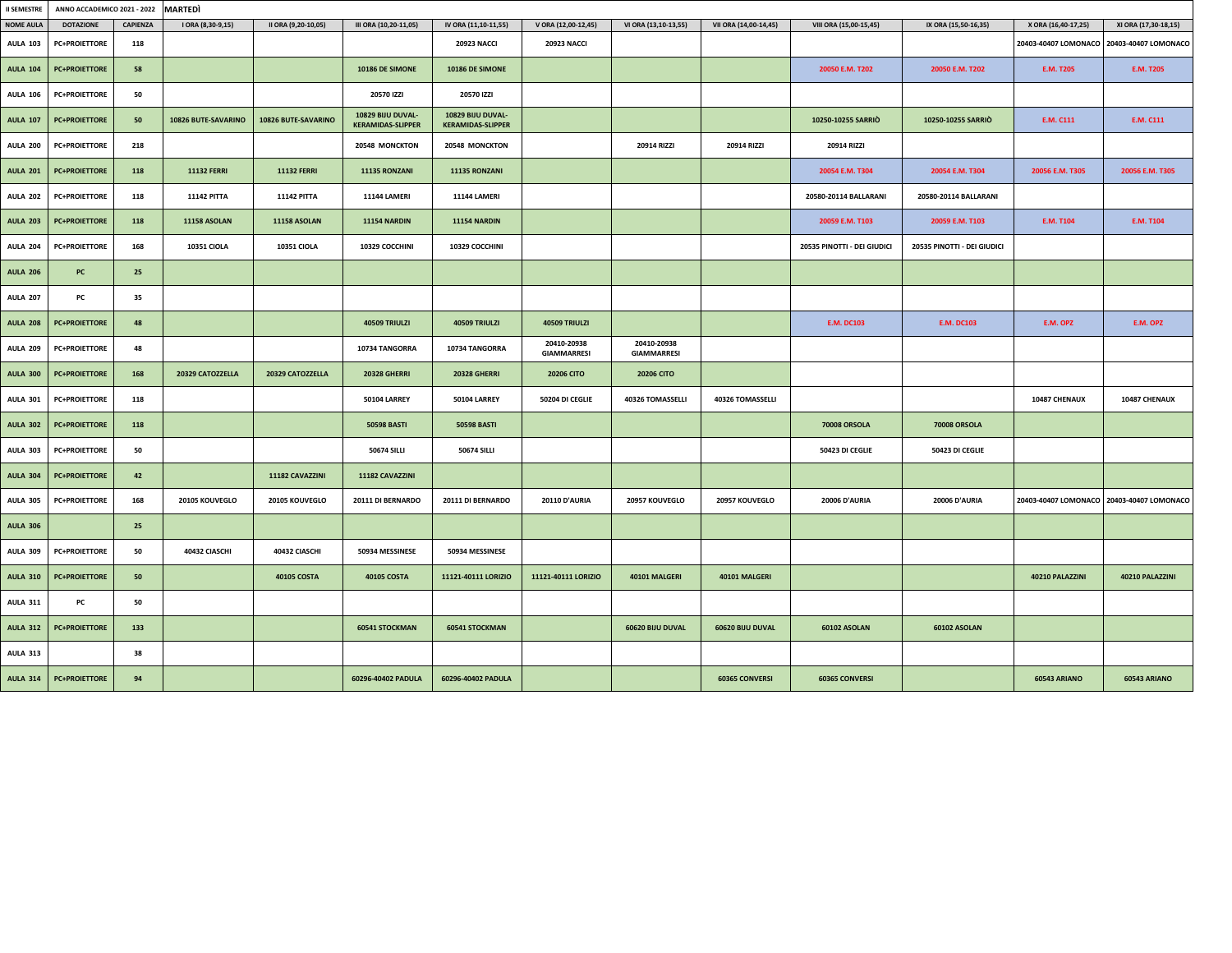| <b>II SEMESTRE</b> | ANNO ACCADEMICO 2021 - 2022 |                 | <b>MERCOLEDI</b>    |                                       |                                       |                               |                     |                                             |                       |                                         |                                    |                                     |                                     |
|--------------------|-----------------------------|-----------------|---------------------|---------------------------------------|---------------------------------------|-------------------------------|---------------------|---------------------------------------------|-----------------------|-----------------------------------------|------------------------------------|-------------------------------------|-------------------------------------|
| <b>NOME AULA</b>   | <b>DOTAZIONE</b>            | <b>CAPIENZA</b> | I ORA (8,30-9,15)   | II ORA (9,25-10,10)                   | III ORA (10,20-11,05)                 | IV ORA (11,15-11,55)          | V ORA (12,00-12,45) | VI ORA (13,10-13,55)                        | VII ORA (14,00-14,45) | VIII ORA (15,00-15,45)                  | IX ORA (15,50-16,35)               | X ORA (16,40-17,25)                 | XI ORA (17,30-18,15)                |
| <b>AULA 103</b>    | <b>PC+PROIETTORE</b>        | 118             |                     |                                       |                                       | 20943 MORANA                  | 20943 MORANA        | 20943 MORANA                                |                       | 20941 MARCHESI                          | 20941 MARCHESI                     |                                     |                                     |
| <b>AULA 104</b>    | <b>PC+PROIETTORE</b>        | 58              |                     |                                       |                                       |                               |                     |                                             |                       | <b>E.M. T206</b>                        | E.M. T206                          | 20053 E.M. T203                     | 20053 E.M. T203                     |
| <b>AULA 106</b>    | <b>PC+PROIETTORE</b>        | 50              |                     |                                       | 20213-40212<br><b>UDUGBOR</b>         | 20213-40212<br><b>UDUGBOR</b> |                     |                                             |                       |                                         |                                    |                                     |                                     |
| <b>AULA 107</b>    | <b>PC+PROIETTORE</b>        | 50              |                     |                                       | 25322 DI BERNARDO                     | 25322 DI BERNARDO             |                     | 20214 GIAMMARRESI                           | 20214 GIAMMARRESI     |                                         | <b>E.M. CINEMA</b>                 | <b>E.M. CINEMA</b>                  | <b>E.M. CINEMA</b>                  |
| <b>AULA 200</b>    | <b>PC+PROIETTORE</b>        | 218             |                     |                                       | 20548 MONCKTON                        | 20548 MONCKTON                |                     |                                             |                       | 20209-20404 BUONOMO 20209-20404 BUONOMO | 20404 BUONOMO                      |                                     |                                     |
| <b>AULA 201</b>    | <b>PC+PROIETTORE</b>        | 118             | <b>11133 CIOLA</b>  | <b>11133 CIOLA</b>                    | 11134 AMARANTE                        | 11134 AMARANTE                |                     | 20948-20942 ANGELETTI 20948-20942 ANGELETTI |                       | 20054 E.M. T304                         | 20054 E.M. T304                    | 20056 E.M. T305                     | 20056 E.M. T305                     |
| <b>AULA 202</b>    | <b>PC+PROIETTORE</b>        | 118             | 11149 DE PALMA      | 11149 DE PALMA                        | <b>11144 LAMERI</b>                   | <b>11144 LAMERI</b>           |                     |                                             |                       |                                         |                                    |                                     |                                     |
| <b>AULA 203</b>    | <b>PC+PROIETTORE</b>        | 118             | <b>11154 NARDIN</b> | 11154 NARDIN                          | 11156 CHENAUX                         | 11156 CHENAUX                 |                     |                                             |                       | E.M. T106                               | <b>E.M. T106</b>                   |                                     |                                     |
| <b>AULA 204</b>    | <b>PC+PROIETTORE</b>        | 168             | 20535 PINOTTI       | 20535 PINOTTI                         |                                       | 20922 MEI                     | 20922-20418 MEI     | 20418 MEI                                   | <b>20418 MEI</b>      | 20586 MEI                               | 20586 MEI                          | 20031-20058 E.M. T108               | 20031-20058 E.M. T108               |
| <b>AULA 206</b>    | PC                          | 25              |                     |                                       |                                       |                               |                     |                                             |                       |                                         |                                    |                                     |                                     |
| <b>AULA 207</b>    | PC                          | 35              |                     |                                       |                                       |                               |                     |                                             |                       |                                         |                                    |                                     |                                     |
| <b>AULA 208</b>    | <b>PC+PROIETTORE</b>        | 48              |                     | 20580-20114-20212<br><b>BALLARANI</b> | 20580-20114-20212<br><b>BALLARANI</b> | 15223 GABURRO                 | 15223 GABURRO       |                                             |                       | <b>E.M. DC201</b>                       | <b>E.M. DC201</b>                  | <b>E.M. DC202</b>                   | <b>E.M. DC202</b>                   |
| <b>AULA 209</b>    | <b>PC+PROIETTORE</b>        | 48              |                     |                                       |                                       | 11121-40111 LORIZIO           | 11121-40111 LORIZIO |                                             |                       | <b>15207 FERRI</b>                      | <b>15207 FERRI</b>                 |                                     |                                     |
| <b>AULA 300</b>    | <b>PC+PROIETTORE</b>        | 168             | 20939 DI BERNARDO   | 20939 DI BERNARDO                     | 25319 IZZI                            | 25319 IZZI                    |                     |                                             |                       | 70009 ORSOLA                            | 70009 ORSOLA                       | <b>20218 ALES</b>                   | <b>20218 ALES</b>                   |
| <b>AULA 301</b>    | <b>PC+PROIETTORE</b>        | 118             | 50204 DI CEGLIE     | 50204 DI CEGLIE                       | 50204 DI CEGLIE                       | <b>50104 LARREY</b>           | <b>50104 LARREY</b> |                                             | 40212 UDUGBOR         | 40212 UDUGBOR                           |                                    |                                     |                                     |
| <b>AULA 302</b>    | <b>PC+PROIETTORE</b>        | 118             | 50207 MANGANARO     | 50207 MANGANARO                       | 50933 MANGANARO                       | 50933 MANGANARO               |                     |                                             |                       | <b>C.D.S.</b>                           | <b>C.D.S.</b>                      | <b>C.D.S.</b>                       | C.D.S.                              |
| <b>AULA 303</b>    | <b>PC+PROIETTORE</b>        | 50              | <b>10196 PITTA</b>  | 10196 PITTA                           | 50613 MESSINESE                       | 50613 MESSINESE               |                     |                                             |                       |                                         |                                    |                                     |                                     |
| <b>AULA 304</b>    | <b>PC+PROIETTORE</b>        | 42              |                     | 50934 MESSINESE                       | 20308 GIAMMARRESI                     | 20308 GIAMMARRESI             |                     | 55207 MARCACCI                              | 55207 MARCACCI        | 40102 MARCACCI-<br><b>GRAZIANI</b>      | 40102 MARCACCI-<br><b>GRAZIANI</b> |                                     |                                     |
| <b>AULA 305</b>    | <b>PC+PROIETTORE</b>        | 168             | 20121 CAPONNETTO    | 20121 CAPONNETTO                      | <b>20122 VOLPE</b>                    | <b>20122 VOLPE</b>            | <b>20207 NACCI</b>  | <b>20207 NACCI</b>                          |                       |                                         | 20215-40211<br>LOMONACO            | 20215-40211<br>LOMONACO             |                                     |
| <b>AULA 306</b>    |                             | 25              |                     |                                       |                                       |                               |                     |                                             |                       |                                         |                                    |                                     |                                     |
| <b>AULA 309</b>    | <b>PC+PROIETTORE</b>        | 50              | 40107 CASALE        | 40107 CASALE                          | 10406 TANGORRA                        | 10406 TANGORRA                |                     |                                             |                       | 10830 REALI-ERNEST-<br>KELLI            | 10830 REALI-ERNEST-<br>KELLI       | 10820-KAWAK LAMERI-<br><b>GENRE</b> | 10820-KAWAK LAMERI-<br><b>GENRE</b> |
| <b>AULA 310</b>    | <b>PC+PROIETTORE</b>        | 50              |                     |                                       | 60264 DE POOTER                       | 60264 DE POOTER               |                     |                                             | 40323 MARENGHI        | 40323 MARENGHI                          |                                    | <b>10334 LORIZIO</b>                | <b>10334 LORIZIO</b>                |
| <b>AULA 311</b>    | PC                          | 50              |                     |                                       | 40202 MARUOTTI                        | 40202 MARUOTTI                |                     |                                             |                       |                                         |                                    |                                     |                                     |
| <b>AULA 312</b>    | <b>PC+PROIETTORE</b>        | 133             | <b>60104 REALI</b>  | 60104 REALI                           | 60105 ASOLAN                          | 60105 ASOLAN                  |                     |                                             |                       | 60132 BIJU DUVAL                        | 60132 BIJU DUVAL                   | 60533 SANNINO                       | 60533 SANNINO                       |
| <b>AULA 313</b>    |                             | 38              |                     |                                       |                                       |                               |                     |                                             |                       |                                         |                                    |                                     |                                     |
| <b>AULA 314</b>    | <b>PC+PROIETTORE</b>        | 94              | 60530 PALAZZINI     | 60530 PALAZZINI                       | 60804 BOMENUTO                        | 60804 BOMENUTO                | 60535 MIGLIORINI    | <b>60535 MIGLIORINI</b>                     | <b>60803 BONINI</b>   | <b>60803 BONINI</b>                     |                                    | 60529-40109 PADULA                  | 60529-40109 PADULA                  |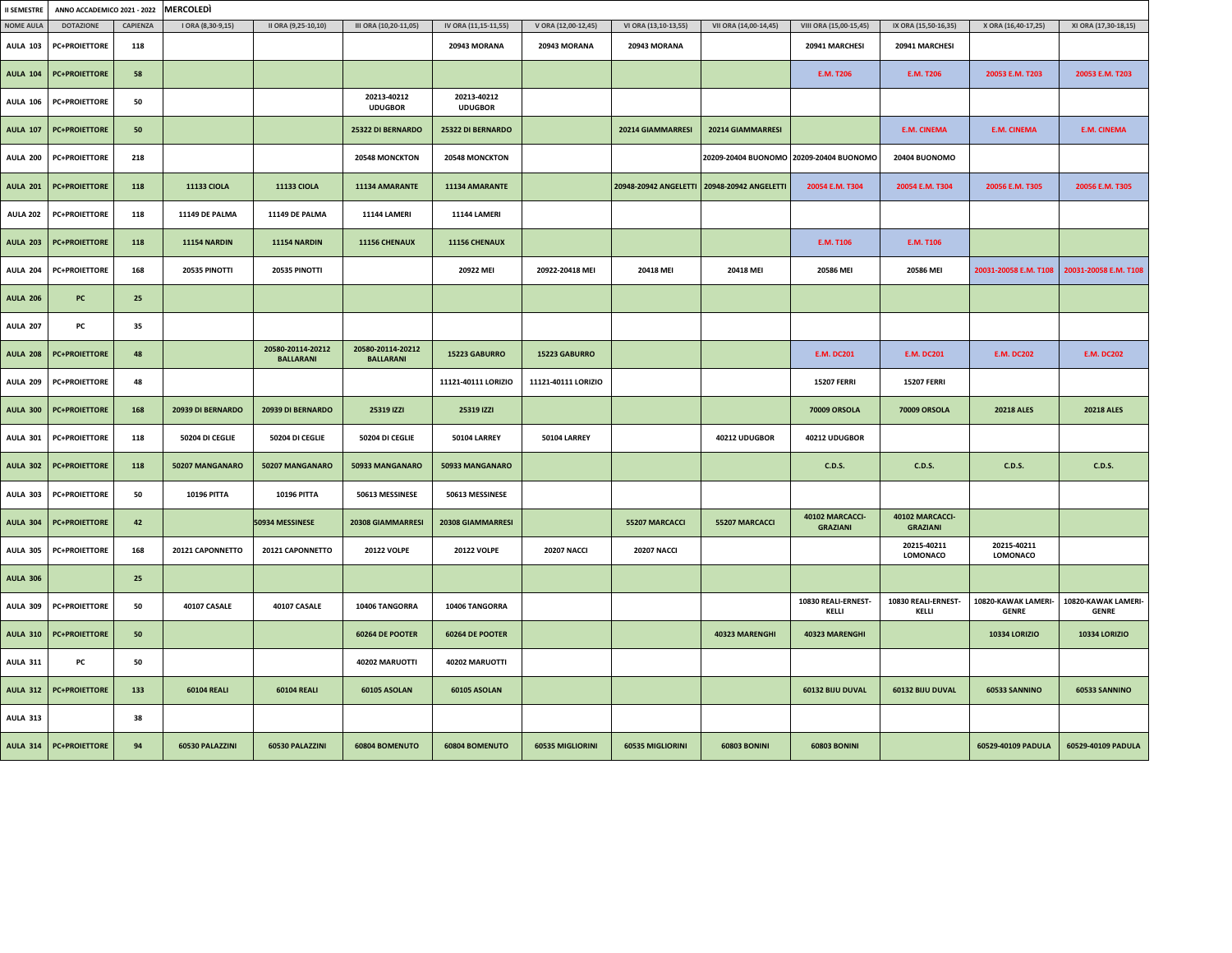| <b>II SEMESTRE</b> | ANNO ACCADEMICO 2021 - 2022 |          | <b>GIOVEDI</b>        |                                    |                                    |                       |                     |                      |                       |                                       |                                                                                     |                         |                         |
|--------------------|-----------------------------|----------|-----------------------|------------------------------------|------------------------------------|-----------------------|---------------------|----------------------|-----------------------|---------------------------------------|-------------------------------------------------------------------------------------|-------------------------|-------------------------|
| <b>NOME AULA</b>   | <b>DOTAZIONE</b>            | CAPIENZA | I ORA (8,30-9,15)     | II ORA (9,25-10,10)                | III ORA (10,20-11,05)              | IV ORA (11,15-11,55)  | V ORA (12,00-12,45) | VI ORA (13,10-13,55) | VII ORA (14,00-14,45) | VIII ORA (15,00-15,45)                | IX ORA (15,50-16,35)                                                                | X ORA (16,40-17,25)     | XI ORA (17,30-18,15)    |
| <b>AULA 103</b>    | <b>PC+PROIETTORE</b>        | 118      |                       |                                    |                                    |                       |                     |                      |                       | 70002 ORSOLA                          | 70002 ORSOLA                                                                        | <b>E.M. D207</b>        | E.M. 207                |
| <b>AULA 104</b>    | <b>PC+PROIETTORE</b>        | 58       | 10369 CANEVA          | 10369 CANEVA                       | 10370 RAZZANO                      | 10370 RAZZANO         |                     |                      |                       | E.M. T207                             | E.M. T207                                                                           | <b>E.M. T206</b>        | <b>E.M. T206</b>        |
| <b>AULA 106</b>    | <b>PC+PROIETTORE</b>        | 50       |                       |                                    |                                    |                       |                     |                      |                       |                                       |                                                                                     |                         |                         |
| <b>AULA 107</b>    | <b>PC+PROIETTORE</b>        | 50       | <b>25108 BLASI</b>    | <b>25108 BLASI</b>                 |                                    | <b>20320 BLASI</b>    | <b>20320 BLASI</b>  |                      |                       |                                       |                                                                                     |                         |                         |
| <b>AULA 200</b>    | <b>PC+PROIETTORE</b>        | 218      | <b>20411 BUONOMO</b>  | 20411 BUONOMO                      |                                    |                       |                     |                      |                       |                                       | 20303-20414 BUONOMO 20303-20414 BUONOMO 20580-20114 BALLARANI 20580-20114 BALLARANI |                         |                         |
| <b>AULA 201</b>    | <b>PC+PROIETTORE</b>        | 118      | 11138 PITTA-FILANNINO | 11134 AMARANTE                     | 11135 RONZANI                      | 11135 RONZANI         |                     |                      |                       | 20052-20008-20059 E.M.<br><b>T303</b> | 20052-20008-20059 E.M.<br><b>T303</b>                                               | E.M. T301               | E.M. T301               |
| <b>AULA 202</b>    | <b>PC+PROIETTORE</b>        | 118      | 11148 LODA            | 11143 SCHUTZ                       |                                    |                       |                     |                      |                       | 20585 PETRONGARI                      | 20406 PASSALACQUA                                                                   | 20406 PASSALACQUA       | 20406 PASSALACQUA       |
| <b>AULA 203</b>    | <b>PC+PROIETTORE</b>        | 118      | <b>11155 DONATO</b>   | <b>11155 DONATO</b>                | <b>11154 NARDIN</b>                | <b>11154 NARDIN</b>   |                     |                      |                       | 20016-20057 E.M. T109                 | 20016-20057 E.M. T109                                                               | <b>E.M. T102</b>        | <b>E.M. T102</b>        |
| <b>AULA 204</b>    | <b>PC+PROIETTORE</b>        | 168      |                       |                                    |                                    | 20327 SESSA           | 20327 SESSA         |                      |                       | 20327 SESSA                           | 20327 SESSA                                                                         |                         |                         |
| <b>AULA 206</b>    | PC                          | 25       |                       |                                    |                                    |                       |                     |                      |                       |                                       |                                                                                     |                         |                         |
| <b>AULA 207</b>    | PC                          | 35       |                       |                                    |                                    |                       |                     |                      |                       |                                       |                                                                                     |                         |                         |
| <b>AULA 208</b>    | <b>PC+PROIETTORE</b>        | 48       | 10223 BONANNI         | 10223 BONANNI                      | <b>15234 MERLO</b>                 | <b>15234 MERLO</b>    |                     |                      |                       | E.M. D211                             | E.M. D211                                                                           |                         |                         |
| <b>AULA 209</b>    | <b>PC+PROIETTORE</b>        | 48       | 15206 DE PALMA        | 15206 DE PALMA                     | 15125 PULCINELLI                   | 15125 PULCINELLI      | 10373 PULCINELLI    | 10373 PULCINELLI     |                       |                                       |                                                                                     |                         |                         |
| <b>AULA 300</b>    | <b>PC+PROIETTORE</b>        | 168      | 20069 GUTIERREZ       | 20069 GUTIERREZ                    |                                    |                       |                     | 55207 MARCACCI       | 55207 MARCACCI        | 65620 PADULA                          | 65620 PADULA                                                                        |                         |                         |
| <b>AULA 301</b>    | <b>PC+PROIETTORE</b>        | 118      | 50105 VIMERCATI       | 50105 VIMERCATI                    | 11112 SCHUTZ                       | 11112 SCHUTZ          |                     |                      | 60524 CICCHETTI       | 60524 CICCHETTI                       | 60524 CICCHETTI                                                                     |                         |                         |
| <b>AULA 302</b>    | <b>PC+PROIETTORE</b>        | 118      | 50208 PANGALLO        | 50208 PANGALLO                     | <b>50101 BASTI</b>                 | <b>50101 BASTI</b>    | 50208 PANGALLO      |                      |                       | 50643-40400 ALFANO                    | 50643-40400 ALFANO                                                                  | <b>40204 ALFANO</b>     | <b>40204 ALFANO</b>     |
| <b>AULA 303</b>    | <b>PC+PROIETTORE</b>        | 50       |                       |                                    | <b>50674 SILLI</b>                 | <b>50674 SILLI</b>    |                     |                      |                       |                                       |                                                                                     |                         |                         |
| <b>AULA 304</b>    | <b>PC+PROIETTORE</b>        | 42       |                       |                                    | <b>40203 IANNUZZI</b>              | <b>40203 IANNUZZI</b> |                     | 40106 VIMERCATI      | 40106 VIMERCATI       |                                       |                                                                                     |                         |                         |
| <b>AULA 305</b>    | <b>PC+PROIETTORE</b>        | 168      |                       |                                    | 10372 LAMERI                       | 10372 LAMERI          | 10349 LODA          | 10349 LODA           |                       |                                       |                                                                                     | 20403-40407<br>LOMONACO | 20403-40407<br>LOMONACO |
| <b>AULA 306</b>    |                             | 25       |                       |                                    |                                    |                       |                     |                      |                       |                                       |                                                                                     |                         |                         |
| <b>AULA 309</b>    | <b>PC+PROIETTORE</b>        | 50       |                       | 40102 MARCACCI-<br><b>GRAZIANI</b> | 40102 MARCACCI-<br><b>GRAZIANI</b> | 40101 MALGERI         | 40101 MALGERI       |                      | 40328 STANCAMPIANO    | 40328 STANCAMPIANO                    |                                                                                     |                         |                         |
| <b>AULA 310</b>    | <b>PC+PROIETTORE</b>        | 50       | 60802 DE SANTIS       | 60802 DE SANTIS                    | <b>60532 REALI</b>                 | <b>60532 REALI</b>    |                     |                      |                       | 60286 DE SIMONE                       | 60286 DE SIMONE                                                                     | 65619 PELLICANO         | 65619 PELLICANO         |
| <b>AULA 311</b>    | PC                          | 50       |                       |                                    | 40422 KONRAD                       | 40422 KONRAD          |                     |                      |                       |                                       |                                                                                     |                         |                         |
| <b>AULA 312</b>    | <b>PC+PROIETTORE</b>        | 133      | 60352 BIEMMI          | 60352 BIEMMI                       | 60103 DE SIMONE                    | 60103 DE SIMONE       |                     | 60523 BIEMMI         | 60523 BIEMMI          | 60165 BIJU DUVAL                      | 60165 BIJU DUVAL                                                                    | 60187 PACELLI           | 60187 PACELLI           |
| <b>AULA 313</b>    |                             | 38       |                       |                                    |                                    |                       |                     |                      |                       |                                       |                                                                                     |                         |                         |
| <b>AULA 314</b>    | <b>PC+PROIETTORE</b>        | 94       |                       |                                    | 60528 PADULA                       | 60528 PADULA          |                     | 40205 PALAZZINI      | 40205 PALAZZINI       | 65620 PADULA                          | 65620 PADULA                                                                        |                         |                         |